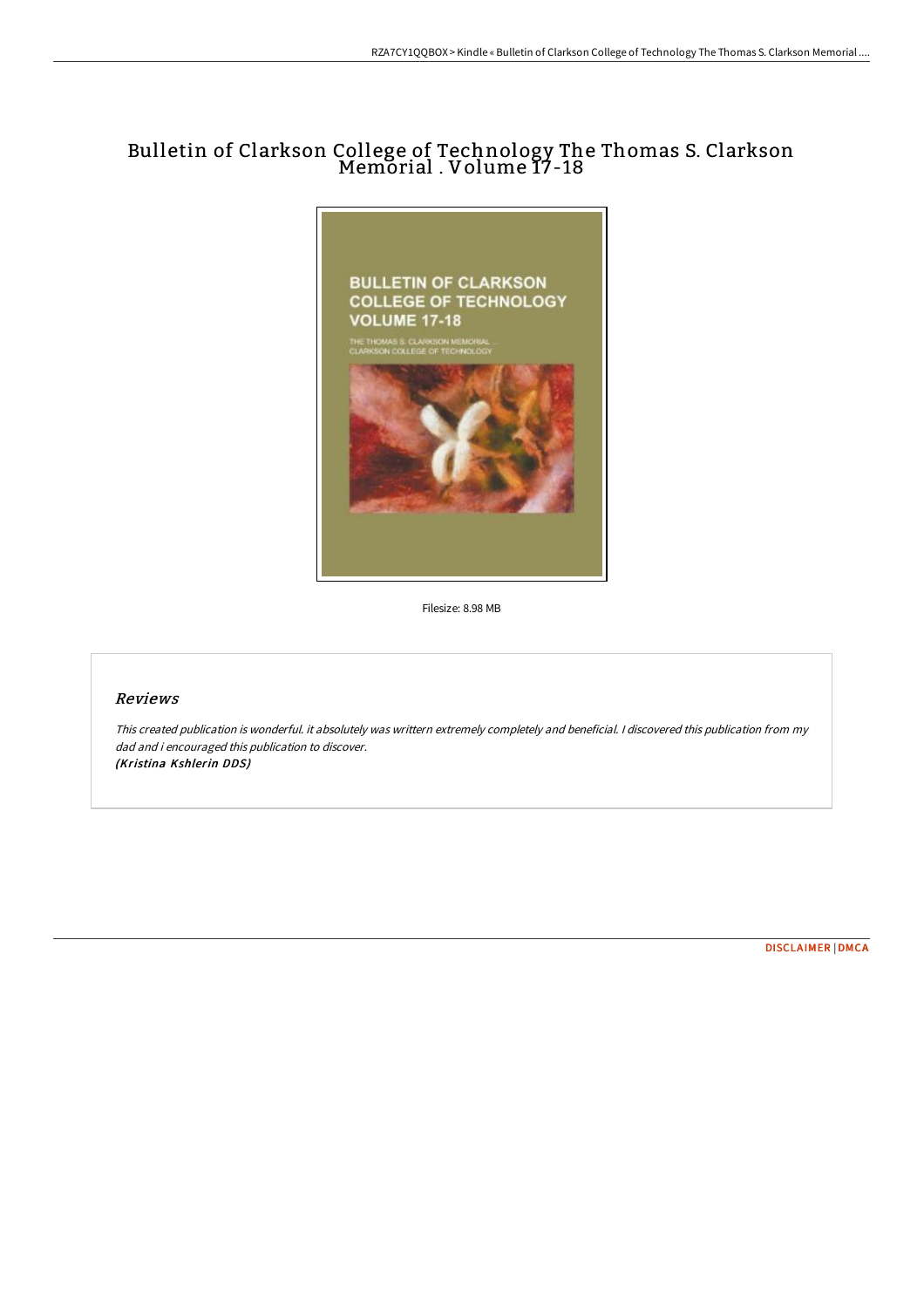## BULLETIN OF CLARKSON COLLEGE OF TECHNOLOGY THE THOMAS S. CLARKSON MEMORIAL . VOLUME 17 -18



RareBooksClub. Paperback. Book Condition: New. This item is printed on demand. Paperback. 104 pages. Dimensions: 9.7in. x 7.4in. x 0.2in.This historic book may have numerous typos and missing text. Purchasers can usually download a free scanned copy of the original book (without typos) from the publisher. Not indexed. Not illustrated. 1920 edition. Excerpt: . . . a plane table with alidade, an aneroid barometer, a prismatic compass, a sextant, a Pittsburg water meter, a current meter, a polar planimeter, and a large assortment of minor accessories for surveying and drafting All the instruments mentioned above are or nrst class make and are in excellent condition. Two of the transits were made by Buf f and Buff, one by Berger, one by Dietzgen, and two by Gurley. One of the latter has a complete solar attachment, and all the transits have vertical circles so that they can be used for stadia work. Two of the levels were made by Buff and Buff, one by Dietzgen, and three by Gurley. The plane table and alidade are of Gurleys best make. The sextant, made by Wegener, has a limb of 160 degrees and reads to ten seconds. The current meter, made by Ritchie, has two wheels for high and low velocities; and a self recording electrical attachment with stop watch. Laboratory of Physics. The laboratory of physics is devoted to instruction in general physical measurements. Special rooms are provided for light and electrical measurement and dark rooms for photometry and photography. The laboratory is provided with apparatus for general physical measurements in mechanics, light, heat, sound and electricity; including a Gaertner dividing engine; Geryk air pump; Genevois cathetometer, optic bench and spectrometers; Kohl chronograph; Dove siren; tangent, dArsonval, ballistic and Kelvin galvanometers; meter bridges; condensers; Wheatstone bridges; resistance boxes; and apparatus for the...

 $\mathbb{R}$ Read Bulletin of Clarkson College of [Technology](http://albedo.media/bulletin-of-clarkson-college-of-technology-the-t-2.html) The Thomas S. Clarkson Memorial . Volume 17-18 Online  $\Box$ Download PDF Bulletin of Clarkson College of [Technology](http://albedo.media/bulletin-of-clarkson-college-of-technology-the-t-2.html) The Thomas S. Clarkson Memorial . Volume 17-18